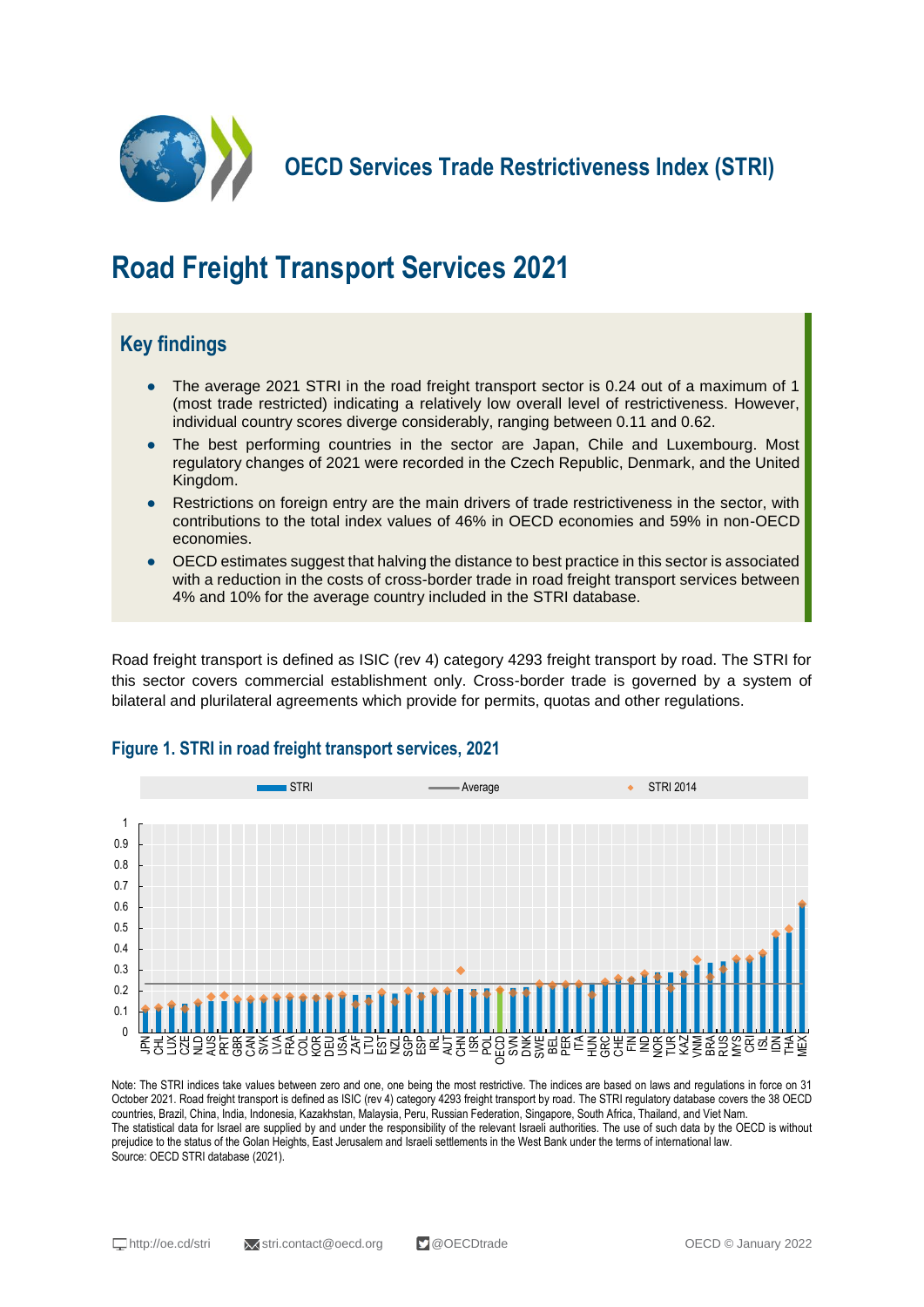#### The 2021 STRIs in the road freight transport sector range between 0.11 and 0.62, with a sample average of 0.24 (Figure 1). There are 33 countries below and 17 countries above the average. The best performing countries in the sector are Japan, Chile and Luxembourg. There are no countries that are fully closed to trade in this sector.

Several countries introduced regulatory changes affecting the STRIs in 2021 and more so since 2014 (Figure 2). In 2021, the STRIs in this sector saw the biggest changes in the Czech Republic (18%), Denmark (11%), New Zealand (-2%), Australia (-2%), and the United Kingdom (-11%). Since 2014, on the one hand, we have observed countries that became more restrictive over the years such as Turkey (36%), South Africa (34%) and Hungary (32%). On the other hand, progressive liberalisations over the years were identified in Australia (-13%), Portugal (-16%) and China (-30%).



#### **Figure 2. Change since 2014 and change in the last year, by country**

Note: Selection criteria for Panel A was based on largest absolute changes since 2020. Panel B selection is the three largest increases, and the three largest decreases in the STRI since 2014. Source: OECD (2021). STRI database.

The measures in the STRI database are organised under five policy areas (Figure 3). Restrictions on foreign entry include barriers related to establishing and operating companies such as foreign equity limits or requirements on board of directors and cross-border data flows. Restrictions on the movement of people cover barriers that affect the temporary entry of foreign services providers through quotas, labour market tests and short durations of stay. Other discriminatory measures include discrimination of foreign services suppliers as far as taxes, subsidies and public procurement are concerned. Barriers to competition include information on anti-trust policy, government ownership of major firms and the extent to which government-owned enterprises are exempt from competition laws. Regulatory transparency includes information on consultations and dissemination prior to laws and regulations

**2**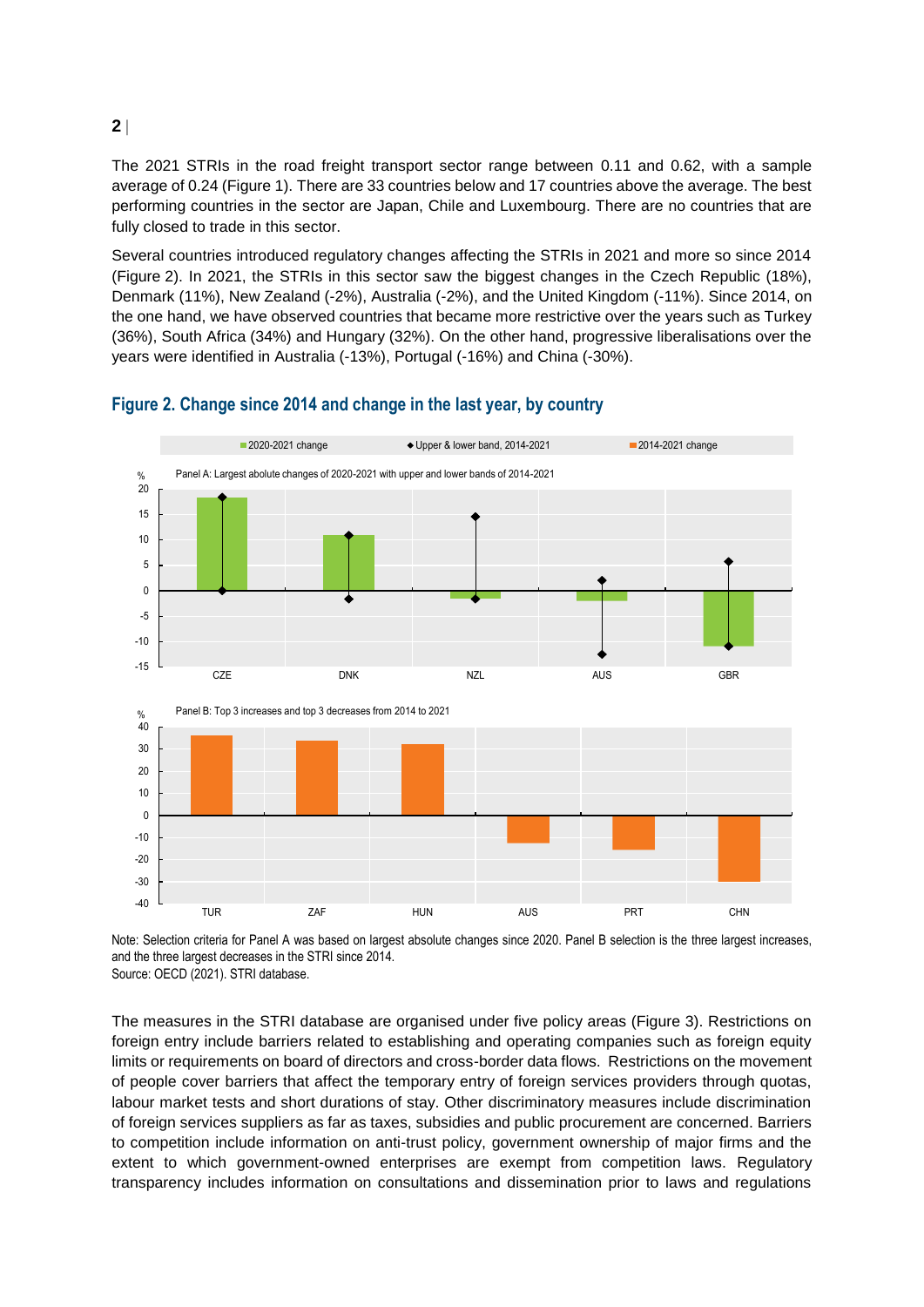entering into force. It also records information on obtaining a license or a visa. In this sector, barriers related to restrictions on foreign entry are most prominent and amount to 46% in OECD economies and 59% in non-OECD economies.



#### **Figure 3. STRI policy areas for road freight transport services by OECD and non-OECD economies, 2021**

Table 1 lists the most common restrictions identified in each policy area. Under restrictions on foreign entry, common impediments relate to cross-border data flows, acquisition and use of land and real estate, and residency requirements for managers of road freight transport companies. Foreign equity limits and quantitative conditions related to licences are also present but to a lesser degree. Restrictions to the movement of people are relatively common across the board and include mostly short permitted durations of initial stay and labour market tests. Under other discriminatory measures, barriers related to accessing public procurement markets for foreign tenderers remain the most common challenge. Road freight transport has characteristics of a network industry where barriers to competition may be important. Apart from general requirements related to minimum capital for new companies, more than half of the countries in the STRI exempt road freight carriers' agreements from competition law. Stateowned enterprises still play an important role in nine countries, while tariff filing and pricing regulation for road hauliers are also present in some. Under barriers related to regulatory transparency, cumbersome visa conditions for truck drivers and procedural hurdles related to business visas are the most common challenges in this sector. In addition, the public consultation process for new legislative instruments falls short of best practice in 11 countries.

Source: OECD (2021). STRI database.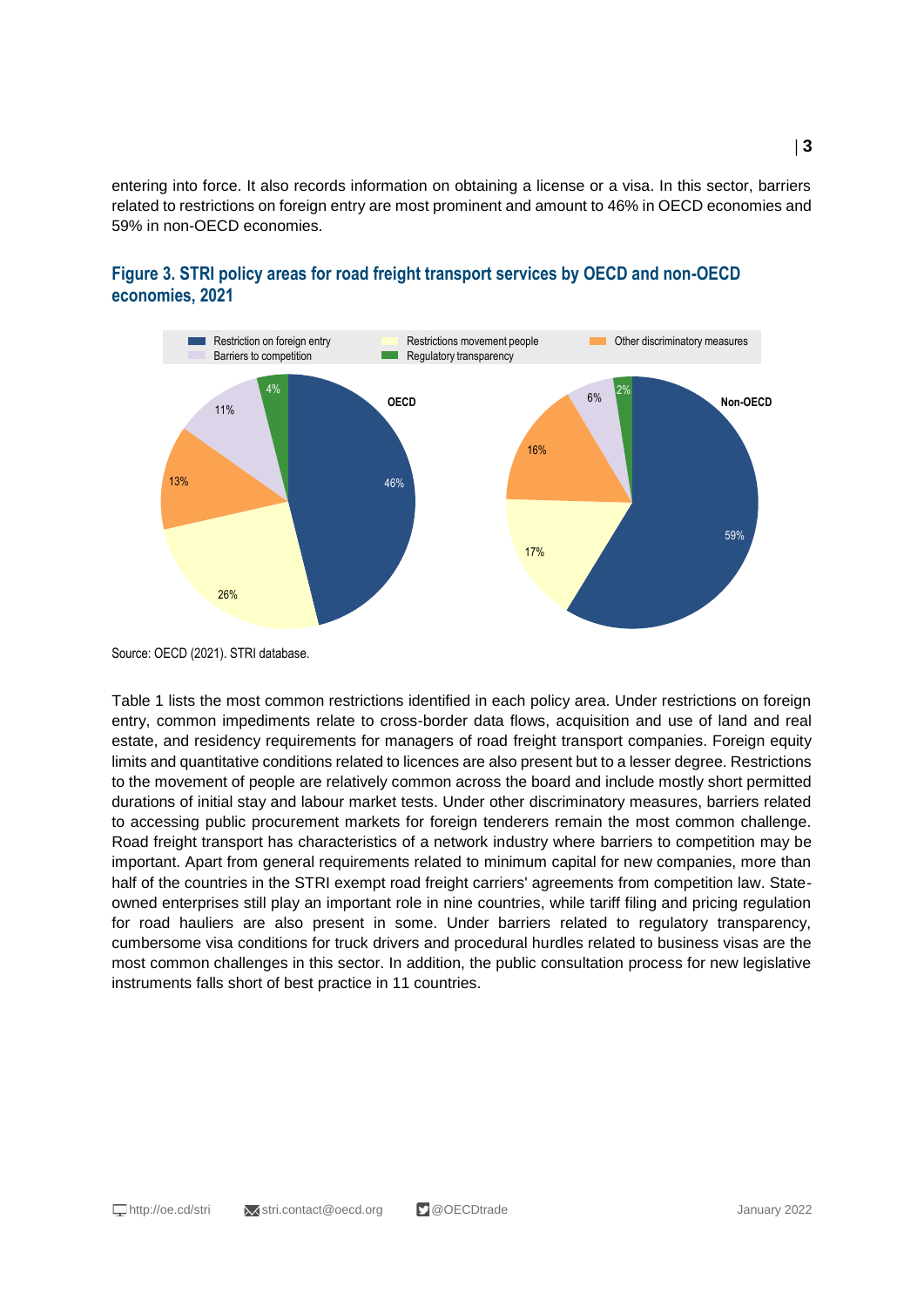| Policy area                              | Measure                                                                                                                                      | Countries having<br>a restriction |
|------------------------------------------|----------------------------------------------------------------------------------------------------------------------------------------------|-----------------------------------|
| Restrictions on<br>foreign entry         | Acquisition and use of land and real estate by foreigners is restricted                                                                      | 34                                |
|                                          | Managers must be resident                                                                                                                    | 33                                |
|                                          | Screening exists without exclusion of economic interests                                                                                     | 32                                |
|                                          | Foreign equity restrictions: maximum foreign equity share allowed (%)                                                                        | 6                                 |
|                                          | There are limits to the proportion of shares that can be acquired by foreign investors in<br>publicly-controlled firms                       | 5                                 |
| Restrictions to<br>movement of<br>people | Limitation on duration of stay for contractual services suppliers (months)                                                                   | 38                                |
|                                          | Laws or regulations establish a process for recognising qualifications gained abroad                                                         | 37                                |
|                                          | Labour market tests: intra-corporate transferees                                                                                             | 37                                |
|                                          | Labour market tests: contractual services suppliers                                                                                          | 36                                |
|                                          | Other restrictions to movement of people                                                                                                     | 9                                 |
| Other<br>discriminatory<br>measures      | Public procurement: Procurement regulation explicitly prohibits discrimination of foreign<br>suppliers                                       | 41                                |
|                                          | Public procurement: Explicit preferences for local suppliers                                                                                 | 24                                |
|                                          | Memo: The procurement process below the value thresholds affects the conditions of<br>competition in favour of local firms                   | 20                                |
|                                          | There is a formal requirement that regulators consider comparable international standards<br>and rules before setting new domestic standards | 15                                |
|                                          | Public procurement: The procurement process affects the conditions of competition in<br>favour of local firms                                | 8                                 |
| Barriers to<br>competition               | Minimum capital requirements                                                                                                                 | 32                                |
|                                          | Exemption of road freight carrier's agreements from competition law                                                                          | 26                                |
|                                          | National, state or provincial government control at least one major firm in the sector                                                       | 9                                 |
|                                          | Freight carriers are required to file tariffs                                                                                                | 8                                 |
|                                          | Restrictions on advertising                                                                                                                  | 4                                 |
| Regulatory<br>transparency               | Visas on arrival or visa exemption are available for temporary entry/transit of crew                                                         | 37                                |
|                                          | Number of documents needed to obtain a business visa                                                                                         | 26                                |
|                                          | There is an adequate public comment procedure open to interested persons, including<br>foreign suppliers                                     | 11                                |
|                                          | Multiple entry visas are allowed for crew                                                                                                    | 9                                 |
|                                          | Duration of visa for crew: number of months allowed by the visa                                                                              | 6                                 |

### **Table 1. Top 5 most relevant measures by policy area, 2021**

Notes

1. The count for "memo" type of measures, which are not scored in the STRI, indicate the number of positive answers recorded for that measure across the 50 countries covered

Top most relevant measures are selected on the basis of the following criteria: (1) most restricted horizontal measures (i.e. same answer across sectors), (2) most restricted sector-specific measures, (3) key measures or (4) memos affecting the score of other measures through hierarchy rules.

Source: Source: OECD STRI database (2021).

**4**